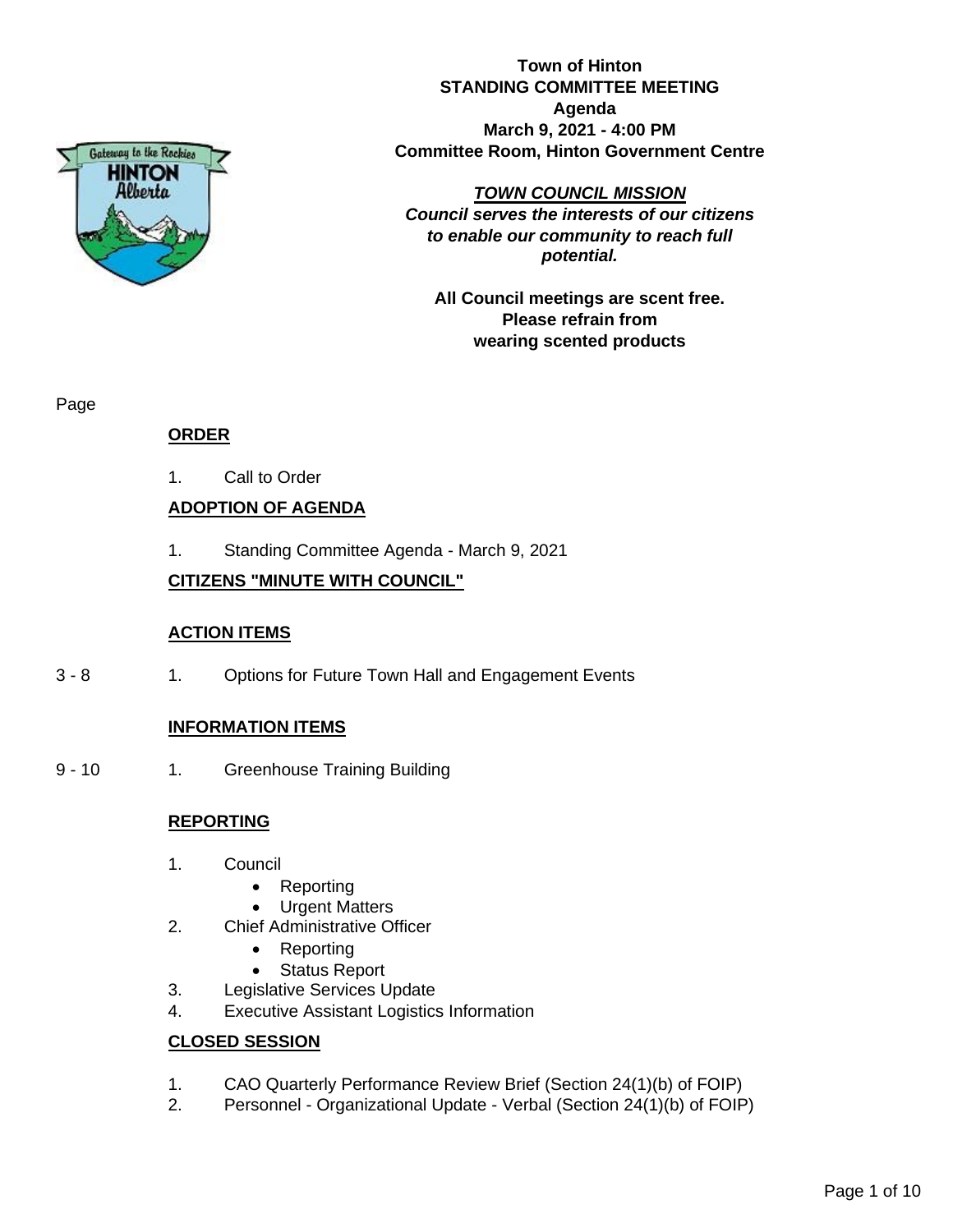# STANDING COMMITTEE MEETING Agenda March 9, 2021

# **ADJOURNMENT**

1. Adjournment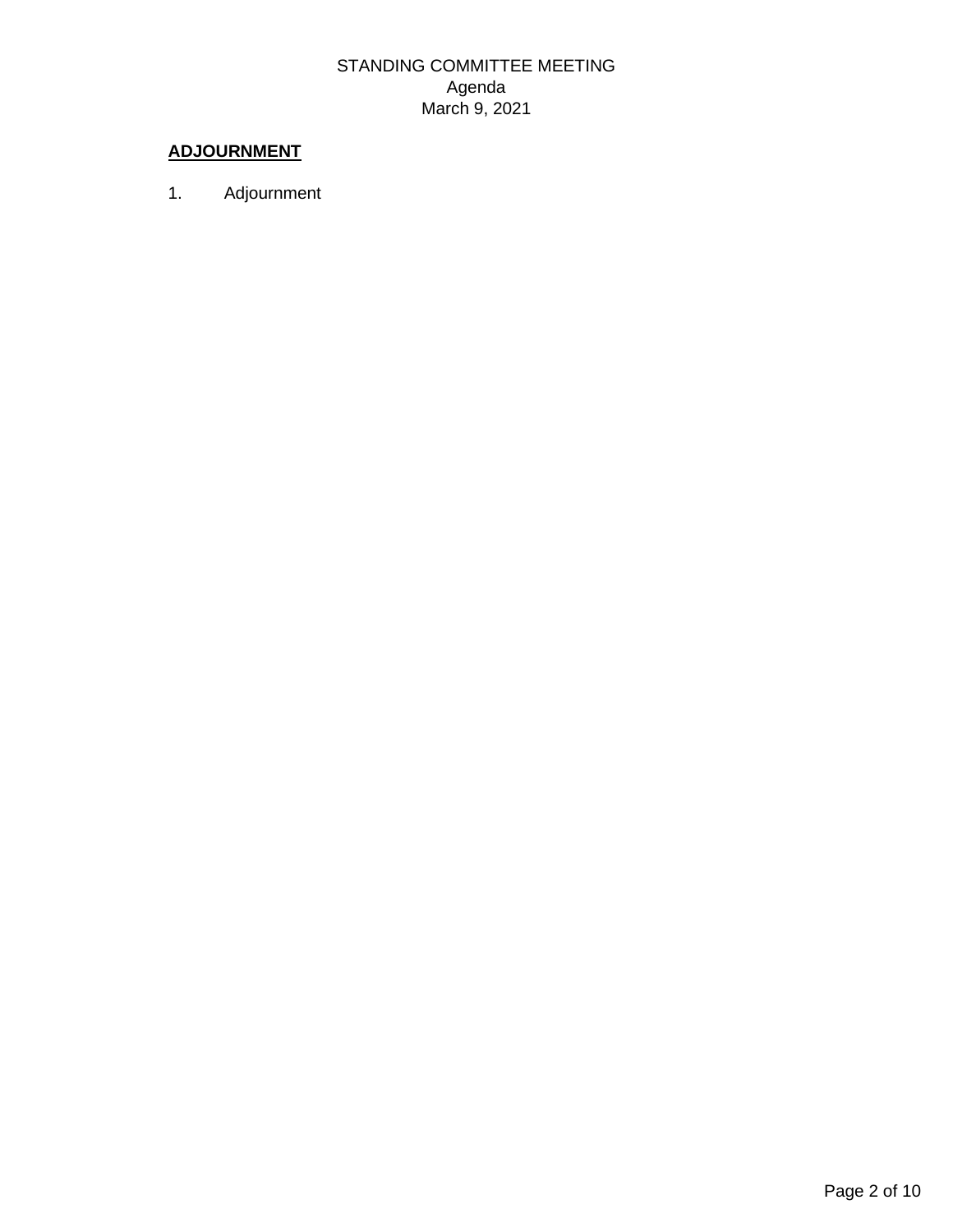

# **TOWN OF HINTON Administrative Report**

# ☒ **DIRECTION REQUEST** ☐ **REQUEST FOR DECISION** ☐ **INFORMATION ITEM**

**DATE:** Standing Committee Meeting of Council of March 9, 2021

**FROM:** Emily Olsen, Chief Administrative Officer

**RE**: **OPTIONS FOR FUTURE TOWN HALL AND ENGAGEMENT EVENTS**

## **Recommended Action**

*That Committee direct Administration to bring the Future Town Hall Options report to the April 6, 2021 Regular Council Meeting for approval of Option 1 for future virtual Town Halls and other online organizational engagement events.*

#### **Background**

On October 13, 2020, a report outlining options for a virtual Town Hall Meeting ahead of the 2021 Budget Cycle. The following motion was postponed until after a simplified Town Hall Meeting was held:

*That Council direct Administration to prepare a report detailing recommendations on Options 2 and 3 in preparation for a future Town Hall and other organizational engagement events before end of Quarter 2, 2021.*

At the March 2, 2021 Regular Council Meeting, Council addressed the postponed direction, passing the motion.

The options within the approved direction refer to "Option 2: Zoom Webinar Configuration w/ World Café Engagement Session", and "Option 3: New Digital/Tele-Town Hall Configuration" which were presented in the previous report.

In late August 2020, following discussion regarding methods of public engagement in advance of the 2021 Budget Cycle, Council sought information from Administration regarding a hybrid online and inperson Town Hall event. The 2020 Town Hall of the Council was held using the existing zoom software and livestreamed via YouTube. While a hardware issue did impair the efficacy of the final video, this was an audio issue unrelated to the format and software used– rather a misconfiguration in audio settings. This meeting was viewed 277 times so far.

Administration continued investigating better options for future Town Halls and other engagement events since Council's direction in October 2020. While the current configuration is workable for our needs, there are options to deliver a higher quality product by upgrading to a higher-level software package. The increased package would offer administration better meeting management tools, wider audience/participant numbers, and enable organization wide access to the Zoom Web Conference or Seminar tools.

Three distinct options are provided in this report. While option 2 and 3 do specify named software providers, there are other software that could be engaged in a competitive bidding process, although it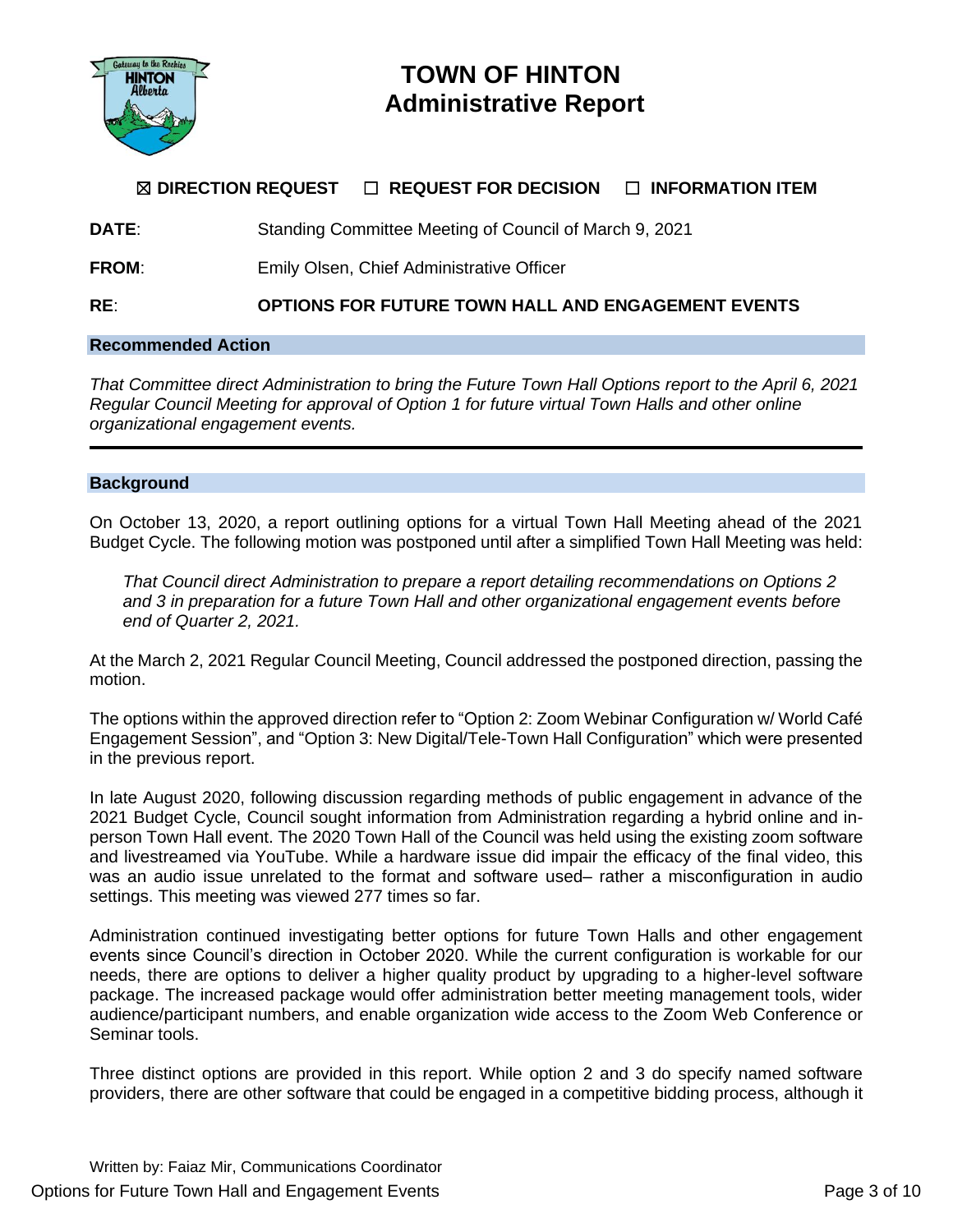will require significant time commitment from the Town staff. Option 1 presented with Zoom webinar level package, however, does not have a competitor at scale with the amount of integrations and benefits offered, and with the current level of familiarity with the software existent in the organization.

The recommended action of the Town of Hinton Strategic Services in consultation with the Information Technology unit is to proceed with acquiring Zoom webinar licensing and to formulate a strategy for its use internally and externally.

Encapsulated in this report are three options previously researched and further evaluated; Zoom Webinar, Nationbuilder, and a traditional TeleTownHall. These three options are all distinct routes to the originally stated objective of a more engaging virtual Town Hall and similar online engagement events.

#### **Analysis**

In this section, the options, their cost, pros and cons are presented for consideration.

#### **Option 1: Zoom Webinar Configuration**

Administration recommends expanding Zoom subscription to webinar level and enable improved virtual hosting capacity for events both within and external to the organization.

Currently the town of Hinton has a pro account with multiple sub licenses. The upgrade to webinar level would offer benefits organization wide. As an example, this would enable panelists – controlled attendees that could prevent risks in scenarios like Zoom bombing, on screen polling for vote logging, and the ability to add Q&A sessions that can also be voted on via attendees. This option's expanded technical ability also enables a seminar breakout session style opportunity, using the world café model to encourage small powerful conversations. The conversations would be structured around prompts solicited from the public in advance via social media and a print Ad campaign. The opening address and following questions would be livestreamed for all to see; the breakout sessions would be held without livestreaming, but following the conclusion of the sessions the live stream would be resumed and session leaders would be responsible for sharing the conversations learning and understandings.

These are the core offerings of the webinar level: [\(https://us02web.zoom.us/webinar\)](https://us02web.zoom.us/webinar)

- Reporting & analytics: Get reports on registrants, attendees, polling, attendee engagement and Q&A for follow up.
- Full-featured host controls: Mute/unmute panelists, and promote attendee to panelist, giving them audio and video capabilities for enhanced engagement.
- Event assistance: Host large-scale events with help from our team, including planning, rehearsal, and live support. It also offers branding front and centre, and the ability to use PayPal to charge attendees.

Cost:

Zoom video Webinar **subscription package costs** differ according to maximum number of attendees. 100 attendees: CAD 530/year (recommended) 500 attendees: CAD 1860/year 1000 attendees: CAD 4520/year

## Pros:

The Town of Hinton staff are already familiar with this software, as are Council. Zoom is also best in its class for data hosting transparency and security. Furthermore, with 100 attendees enables, Administration can invite people to be part of the engagement sessions directly in zoom, besides the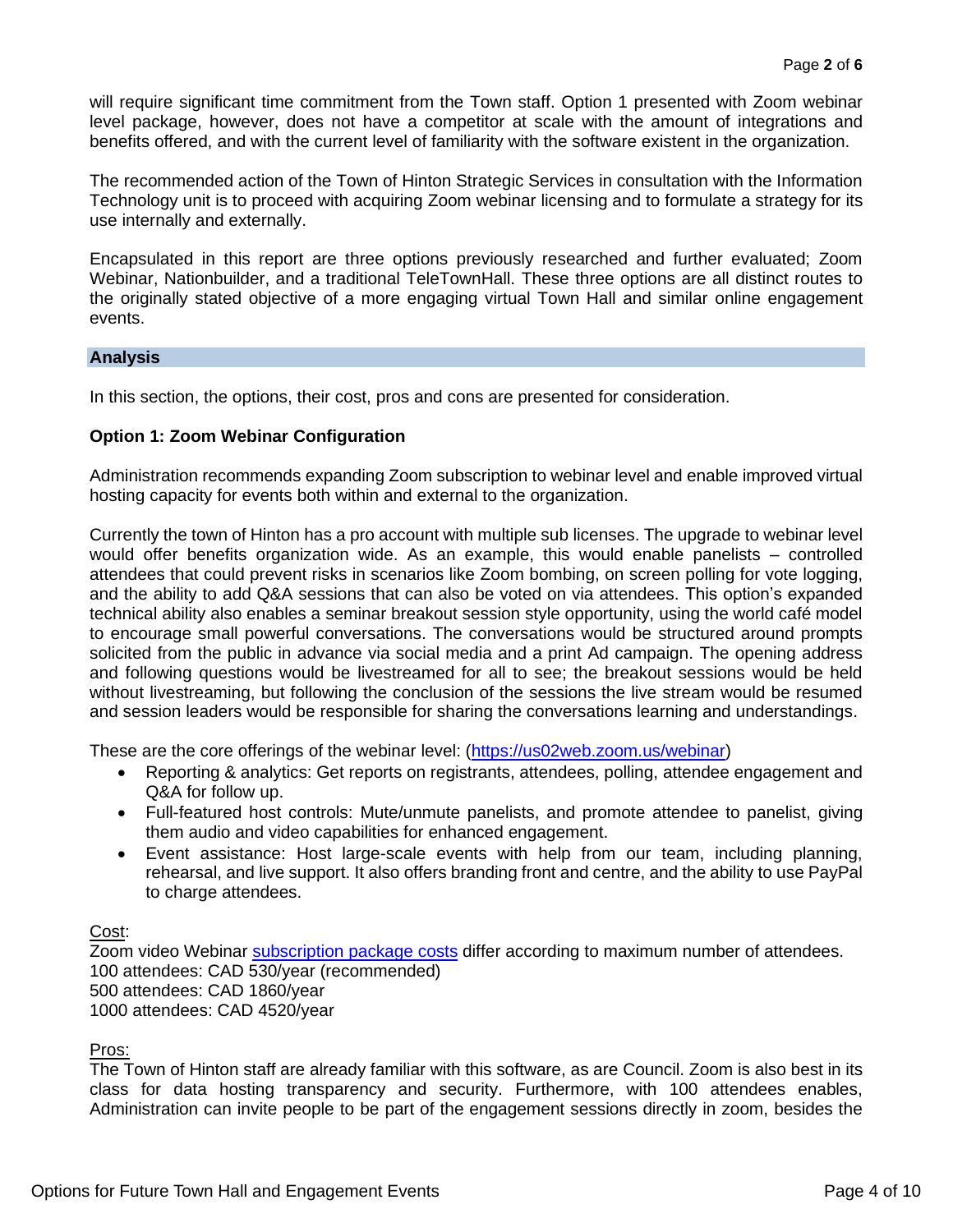YouTube livestream. This service is also the only of the options to have full scale community benefit; the Town of Hinton could act as a hosting service digitally for conferences occurring in our community, enabling the ability to relieve a cost of hosting events for our community. Tickets could be monetized for additional level of engagement in events in the future.

## Cons:

The delivery of this new software will come at a higher price point compared to the status quo.

# **Option 2: Broad Engagement Platform (Nationabuilder)**

Nationbuilder is an example of a broad engagement platform (If this option is preferred by Council, we can solicit other software with similar capacity). Its price tag is higher comparatively because instead of simply adding a web software or holding an event, it would mean establishing a brand-new web site, and related suite of tools including community and email blast management. This would earn a solution, branding, and location for hosting public engagement initiatives. This is commonly used by many American political and lobbying organizations, as well as in larger political venues.

The Pro level of this software has:

- Website with standard templates built for action
- Email blast functionality
- Payment and donation processing
- Events and ticketing
- Custom fields and permissions
- Membership management
- Drip email automations and a/b testing

## Cost:

Nationbuilder Pro level package costs differ according to 'contact' capacity: 0-500 contacts: \$139/month 500-1000 contacts: \$159/month Additional funding may be required with each event customization and support.

## Pros:

The broader website will provide for more cohesive engagement strategy and platform. This would be the start of an engagement branding initiative, web presence, and web frontage for all engagement efforts, while the existing channels could be maintained for one-way communication/information efforts.

## Cons:

A new website, email blast software, database, listing, and so on all amount to significant additional time commitments, training needs, and other service changes. This is a less efficient, very indirect way to achieve the town hall like engagement goal.

## **Option 3: Tele-Town Hall Configuration**

There are numerous options available on the market for tele-townhall events. TeleTownHall [\(www.teletownhall.com\)](http://www.teletownhall.com/) is an example of this kind of software and it is the traditional choice of many American governments and organizations with its phoneline driven technology. It is considered to be associated with the 1990's conception of the teletownhall – a mass phone call with one core speaker, or group of speakers, and the ability to add questions and interactions if configured via phone digit entry. However, there are many other service providers who could be engaged in a competitive bid process to attain best value and most useful solution for our community. TeleTown hall claims to have had 500+ American Capitol Hill Offices Worked With.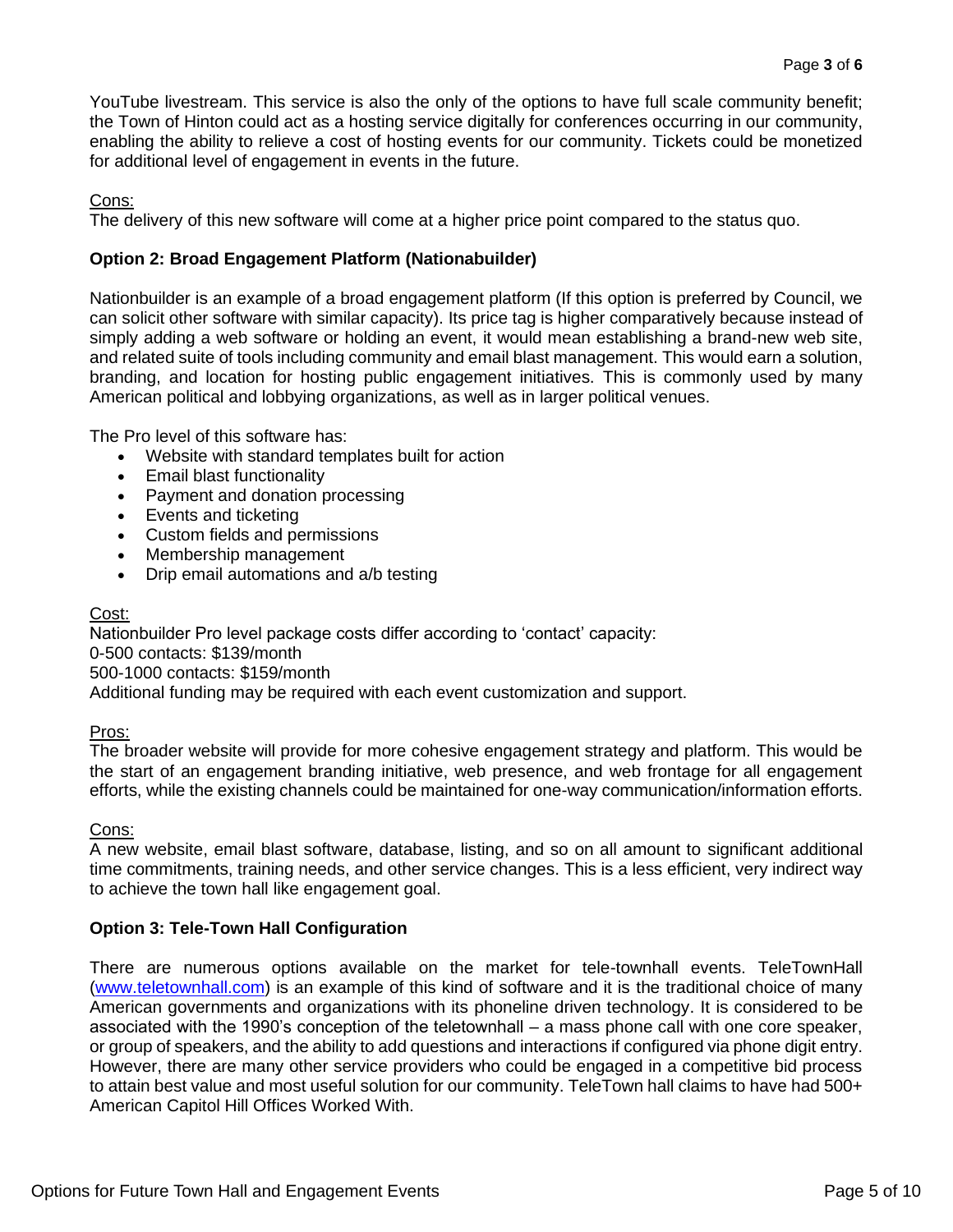The way it works according to its website: [\(https://teletownhall.com/how-it-works/\)](https://teletownhall.com/how-it-works/)

- Tele-Town Hall® rapidly dials out to a list of phone numbers provided by your business.
- The targeted audience receives your personalized, pre-recorded message inviting them to remain on the line if they wish to be transferred automatically to your live Tele-Town Hall® event.
- When joining the meeting, participants have the opportunity to ask you the "Star Speaker" questions live, as well as to respond to integrated Survey Questions using their phone keypads.
- Using a customized Tele-Town Hall® Web Interface, you control which participants ask their questions live on the conference as well as when to pose Survey Questions to your audience.
- Participants, who are unable to ask their questions live, have the option to leave a personal message with a Call Screener or a Tele-Town Hall® voicemail for the "Star Speaker" at the conclusion of the meeting.
- Following your Tele-Town Hall® event, you will receive a detailed report complete with participant statistics as well as a digital recording of your event that may be posted to your website.

## Cost:

Teletownhall is quoted at \$3,549.76 per year, plus addons for support, training, streaming and transcription.

#### Pros:

This requires providing the details to the service provider; all that would be required of the organization above the software commitment would be engaging in the setup process and holding the town hall being broadcast. This is a perhaps more familiar experience in the minds of more senior community members.

#### Cons:

This option is presented for information and planning purposes, as administration cautions that they will require significant time and training of both staff and external users to understand access and interactions on new platforms. It is unclear whether this service would only be available to residential lines or cell lines as well. In addition, younger community members are unlikely to participate in this format. The ability to add a video stream, or simultaneously stream from a central location, is available but may be a less direct solution than an all in one solution.

#### **Note: In Person Events**

This report is intended to build upon the options for virtual engagement, as the opportunity to gather in larger groups is limited, and may continue to be through the engagement timeframes for Strategic Planning and the 2022 Budget Cycle.

Once gathering in person is supported through the lifting of Provincial Health Order restrictions, Strategic Services can layer in those methods with the virtual option. In previous engagement plans, inperson participation has been conducted through pop-up open houses in the community (Green Square, Rotary Spray and Play Park, Parks West Mall) or in Town facilities. As well, surveys, polls, focus groups, and targeted engagement with stakeholders, have been used in the past with positive involvement.

All engagement activities are supported with communications planning to inform the community of the opportunity for feedback or input.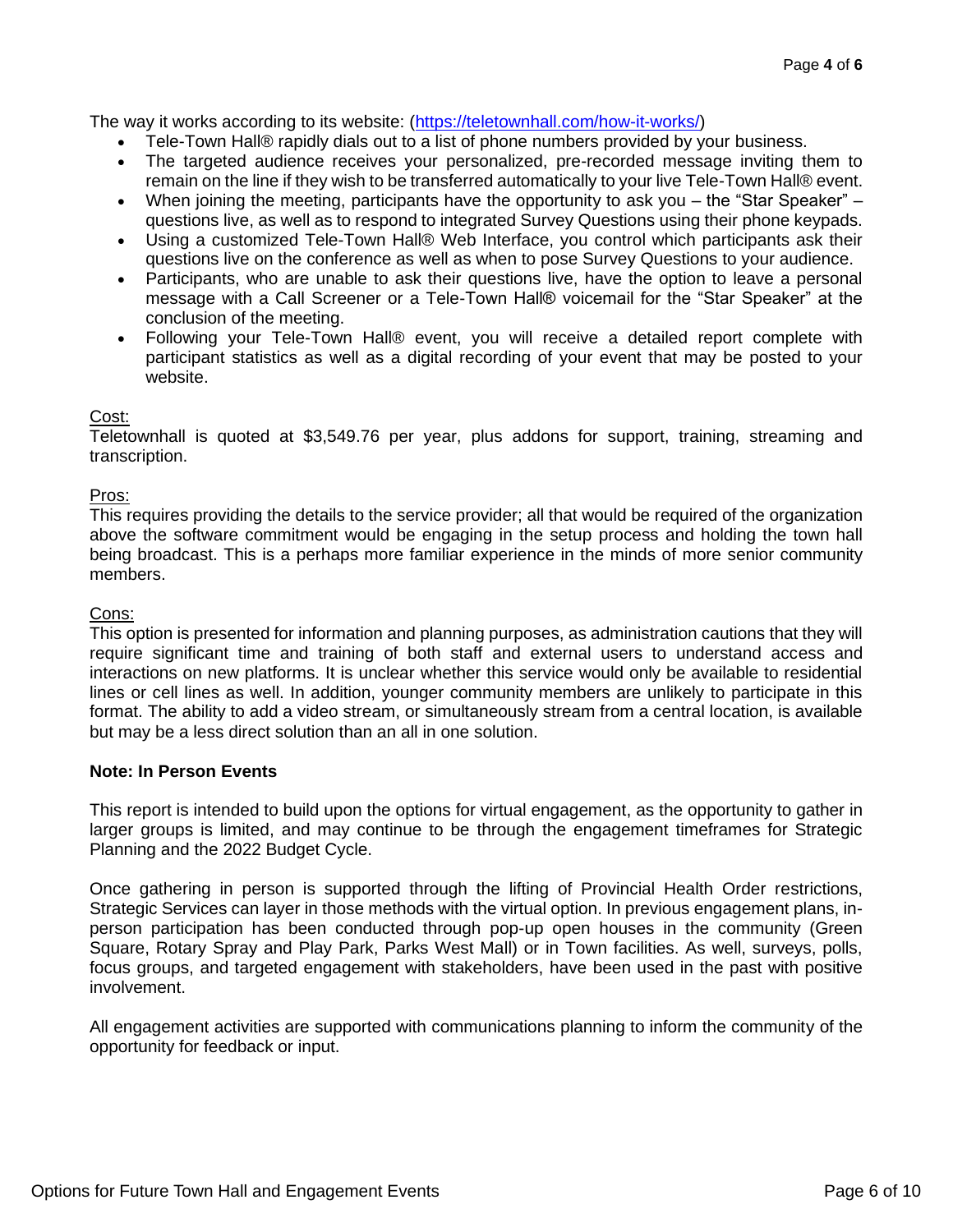#### **Implications of Decision**

| <b>Financial Implications</b>      |                                                                                                                      |  |
|------------------------------------|----------------------------------------------------------------------------------------------------------------------|--|
| <b>Items</b>                       | <b>Comments</b>                                                                                                      |  |
| <b>Operating Cost/Implications</b> | All options necessitate facility rental and staff time;<br>please review individual options for costing information. |  |
| <b>Capital Cost</b>                | \$0                                                                                                                  |  |
| <b>Budget Available</b>            | Amounts can be addressed under the approved<br><b>Communications Budget</b>                                          |  |
| Source of Funds                    | \$0                                                                                                                  |  |
| <b>Unbudgeted Costs</b>            | \$0                                                                                                                  |  |

**Level of Service Implications:** The recommendation would see slightly increased level of service with higher engagement opportunities in the future and provides Administration better webinar/digital town hall management tools.

**Public Engagement:** The Town Hall itself is a public engagement activity. In years past, we have incorporated other tools into the event; with the public health restrictions, digital engagement softwares have become paramount for public engagement.

**Communications:** Communications is tasked with facilitating a communications plan using mixed medias to entice viewers/participants.

**Risk / Liability**: With any live event, risks are numerous (technology challenges, random acts of chance or humanity, and that is not reduced in a COVID-19 environment). Moreover, options outside the recommended software package would involve significant time commitment from several staff, decreasing their services elsewhere.

| <b>Legislative Implications</b>                            |                           |                                                                                                                                                                                |
|------------------------------------------------------------|---------------------------|--------------------------------------------------------------------------------------------------------------------------------------------------------------------------------|
| <b>Conforms with:</b>                                      | Yes/No/<br><b>Partial</b> | <b>Comments</b>                                                                                                                                                                |
| <b>Council's Strategic Plan</b>                            | Yes                       | 3.1: Improve service delivery.                                                                                                                                                 |
| <b>Community Sustainability</b><br><b>Plan</b>             | Yes                       | 3.10.1: Encourage all local authorities to develop effective<br>models and strategies for interacting with and engaging<br>citizens in policy/program decisions and elections. |
| <b>Municipal</b><br><b>Policies</b><br>or<br><b>Bylaws</b> | <b>Yes</b>                | AD #1209: Public participation policy                                                                                                                                          |
| <b>Provincial Laws or MGA</b>                              | No.                       |                                                                                                                                                                                |
| <b>Other Plans or Policies</b>                             | <b>No</b>                 |                                                                                                                                                                                |

#### **Options / Alternatives**

1. That Committee direct Administration to bring this report to the April 6, 2021 Regular Council Meeting for approval to carry out Option 1 for Future Town Hall and other organizational engagement events.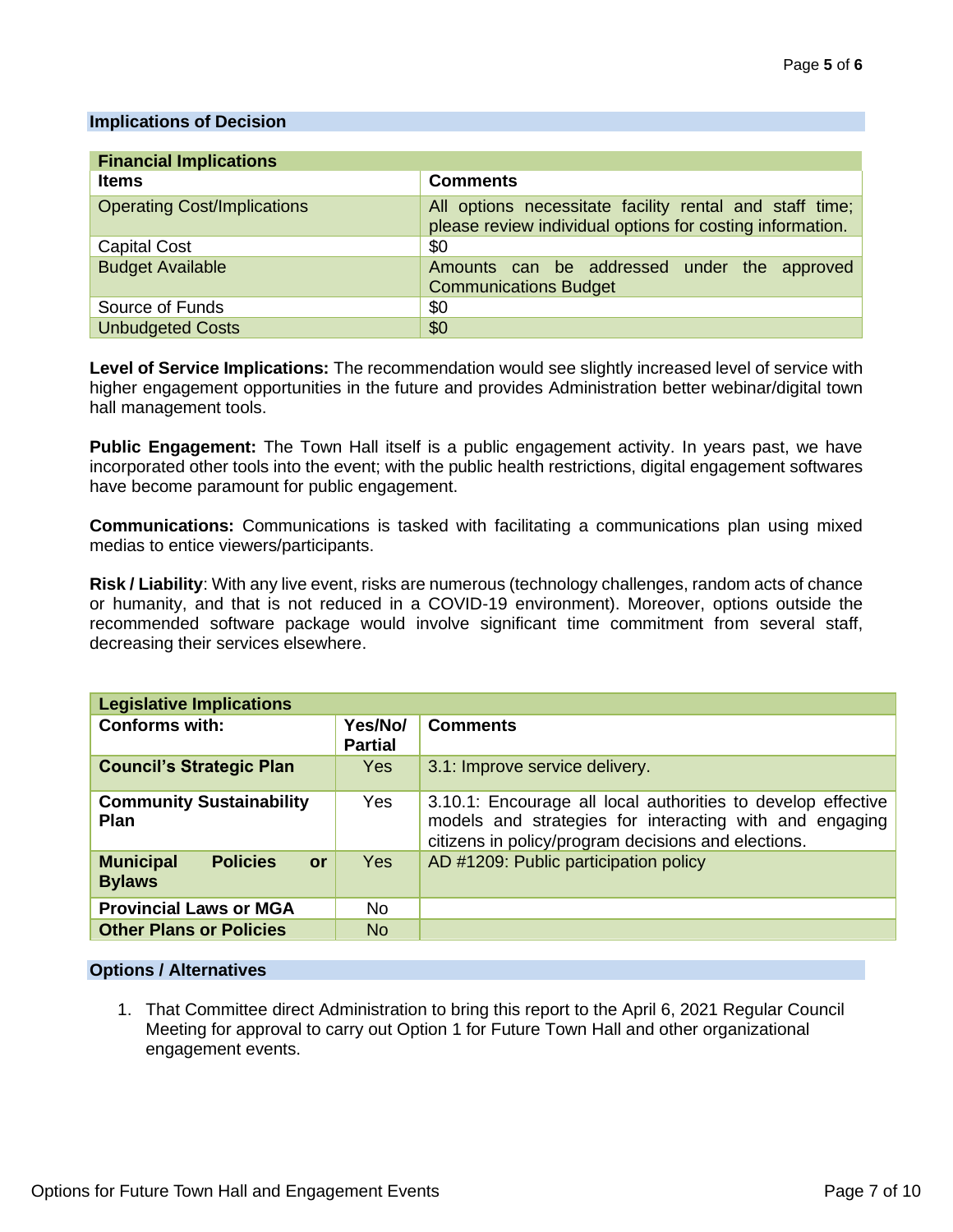- 2. That Committee direct administration to bring this report back to a standing committee meeting with amendments or further information.
- 3. That Council accept this report for information and direct Administration to continue the current configuration for virtual engagement.

# **Attachment(s)**

None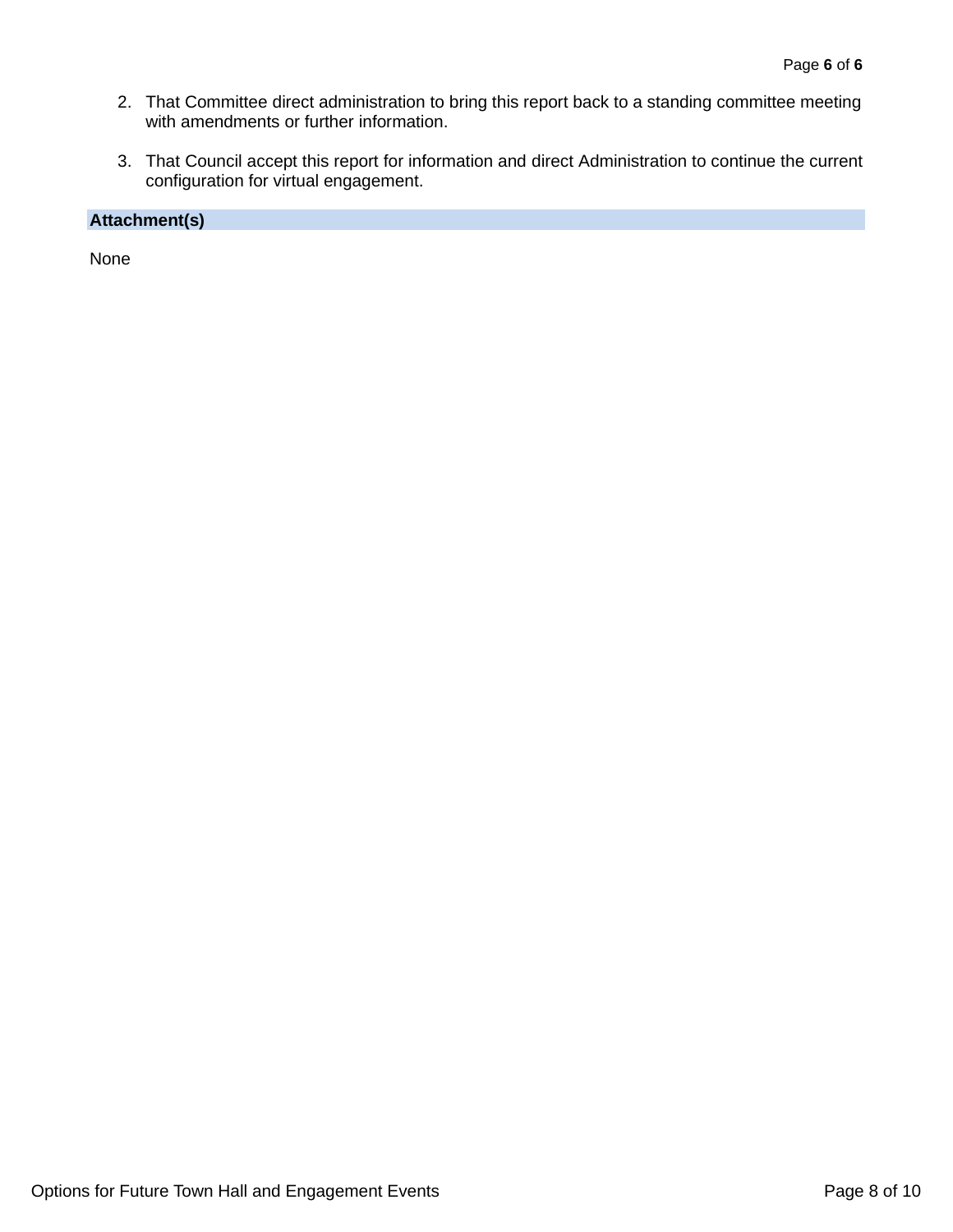

# **TOWN OF HINTON Administrative Report**

# ☐ **DIRECTION REQUEST** ☐ **REQUEST FOR DECISION** ☒ **INFORMATION ITEM**

**DATE:** Standing Committee Meeting of Council on March 9, 2021

**PRESENTED BY**: Emily Olsen, Chief Administrative Officer

**RE**: **GREENHOUSE TRAINING BUILDING** 

#### **Recommended Action**

*That Committee accepts the Greenhouse Training Building report for information.*

#### **Background**

During the 2021 budget deliberations, Council requested additional information from administration be brought forward on the future capital funding requests for the Greenhouse Training Building.

This report is being brought forward with reference to the motion from the Special Meeting of Council held on November 20 and 21, 2020, whereby Council unanimously approved, "that the Greenhouse training building capital amounts for 2022 and 2023 come to Council for a decision before the third quarter of 2021 (Action Item MD-2127)".

#### **Analysis**

During budget preparations in the fall of 2020, Administration had followed a long-standing practice of conducting an internal needs assessment prior to renewal of a property lease agreement, whereby, proposals were received from a number of Town departments who had identified additional spatial requirements once the existing lease for the Greenhouse training building expired in June of 2020.

With this premise in mind, Administration identified funds for the design/study, retrofit and relocation in the budget cycle for years 2021 through 2023, of the Greenhouse training building to accommodate several Town programs, once the current lease had expired.

Prior to the expiration of the lease, Administration renegotiated an extension with the existing Lessee, until June 30, 2023.

At this time, budget funds are not required until the 2023-2024 budget cycle, where Administration will conduct another needs assessment of the Town priorities, which may or may not impact this site.

This item will be moved to years 2023 and 2024 in the 5 Year Capital Plan. This project was not included in the 2021 Capital Budget, and no direction is required to delay or defer this item during the current budget year.